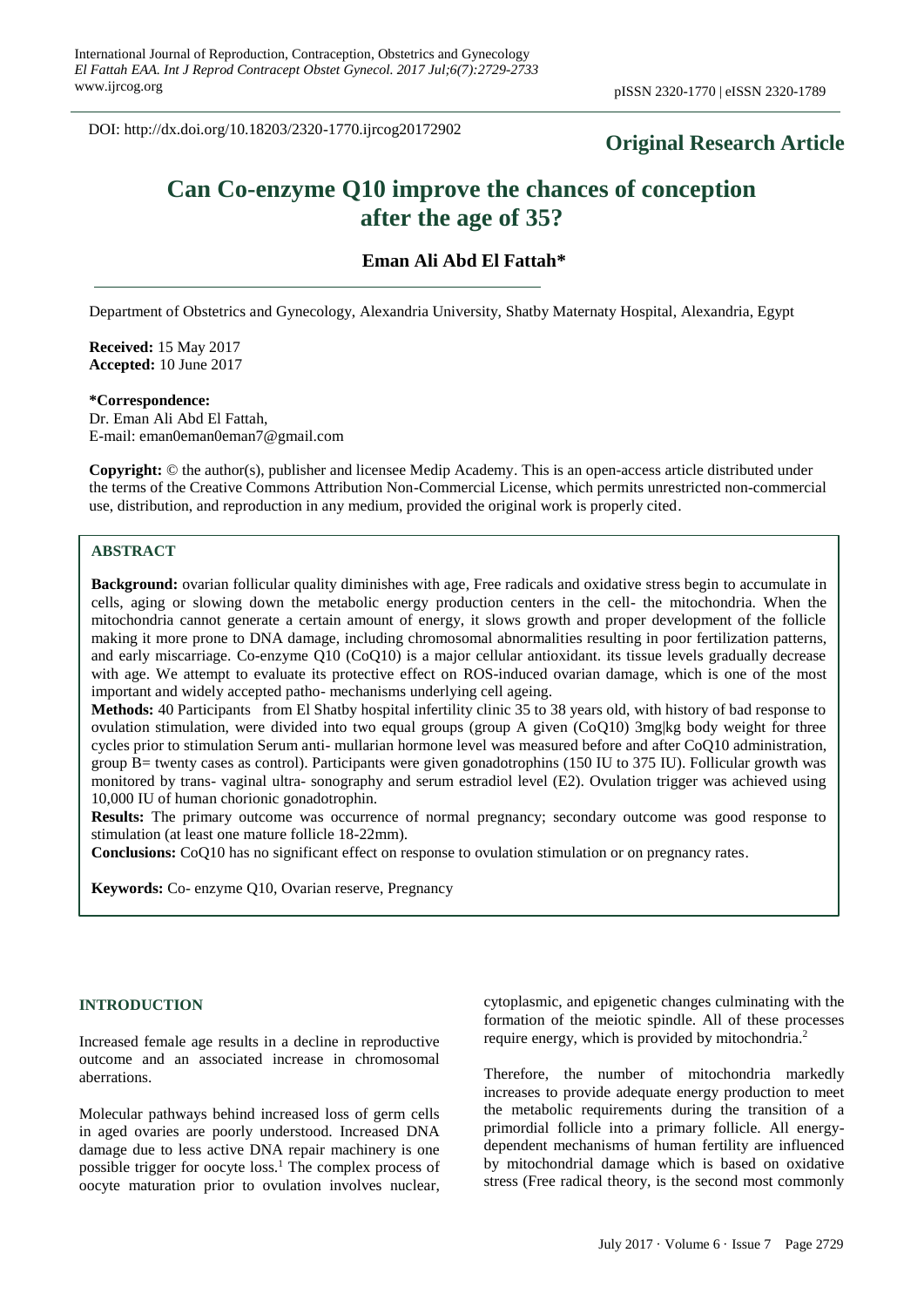accepted theory and is strongly associated with ovarian ageing after physiological programmed ageing, which is the most commonly accepted theory.<sup>3</sup> Because mitochondrial damage results in an increased accumulation of reactive oxygen species (ROS) and mitochondrial DNA mutations, the increased release of intracellular ROS due to MD, which cannot be counteracted by antioxidant defences similar to those of ageing cells, induces damage to ovarian tissue. <sup>4</sup> The exposure to high levels of ROS may eventually contribute to granulosa cell apoptosis, follicular atresia, chromosomal abnormalities, oocyte ageing, and infertility. <sup>5</sup> Older cells tend to produce more oxidants and less ATP than younger cells from their mitochondria because of a positive correlation between the level of ROS production and chronological age. The potentially adverse effects of OS in most stages of human fertility can be counteracted by administration of several mitochondrial nutrients known as antioxidants, which have been demonstrated to increase energy production in mitochondria and to protect cells from OS. Alpha-lipoic acid (RALA), vitamin C, CoQ10, and resveratrol are the best and most commonly used antioxidants in current studies.<sup>6</sup>

Co-enzyme Q10 (CoQ10), a fat-soluble component of nearly all cell membranes, is located in the inner mitochondrial membrane. CoQ10 is an essential component for transporting electrons in the mitochondrial respiratory chain to produce cellular energy. Moreover, the reduced form of CoQ10, known as ubiquinol, acts as an antioxidant in cellular metabolism via inhibition of lipid peroxidation, protein, and DNA oxidation.<sup>7,8</sup>

Although CoQ10 is synthesised by virtually all normal tissues, the tissue levels of CoQ10 gradually decrease with ageing.<sup>9</sup>

The study attempted to evaluate the protective effect of CoQ10 on ROS-induced ovarian damage, which is one of the most important and widely accepted pathomechanisms underlying cell ageing. This could also lead to biochemical alternatives for the management of women with poor ovarian reserve during IVF treatment.

#### **METHODS**

Patient enrollment into the study began in 1 August 2014 and was continued until 1 August 2016.

Participants were selected from El Shatby hospital infertility clinic their age ranged from 35 to 38 years, with history of bad response to ovulation stimulation. Participants fulfilling these criteria were forty in number, they were divided into two groups each of twenty cases (group  $A=$  they were given co-enzyme Q10 (CO- Q10) in a dose of 3 mg/kg body weight for three cycles prior to stimulation. Serum anti- mullarian hormone level was measured before and after COQ 10 administration, group B= twenty cases taken as control).

#### *Serum AMH concentrations*

Serum AMH levels were measured by USCN Life Science enzyme-linked immunosorbent assays (ELISA). The assay range was 0.31-20 ng/mL, and the minimum detectable dose of this assay was less than 0.078 ng/mL. The technician was unaware of the treatment allocation.

Participants were given gonadotrophins in doses ranging from 150 IU to 375 IU/ day (Purified FSH vials 75-150 IU Gonapure- Menapharm- Egypt, and LH vials 75- 150 IU Merional- IBSA- Switzerland) started on day 2 of the fourth cycle. Monitoring of follicular growth was done by trans- vaginal ultra- sonograhpy (Medison R-7, vaginal transducer 8-MZ). The dose of gonadotrophins was monitored according to the response. Follicular maturation was followed up untill at least one mature follicle of 18-20 mm diameter was obtained. Serum estradiol level (E2) was measured, CO Q10 was discontinued and ovulation trigger was achieved using 10,000 IU of human chorionic gonadotrophin HCG (choriomon 5000 IU, intra- muscular injection, IBSA-Switzerland). Vaginal progesterone (cyclogest 400mg) was used twice daily for luteal phase support for fourteen days then pregnancy test in serum was done. Positive cases were followed up till an intra- uterine gestational sac with positive cardiac pulsations was seen by transvaginal ultra- sonograhpy. During the trial, five cases from group B and one case from group A did not continue the follow up so they were excluded from the study.

The primary outcome was occurrence of normal pregnancy (intra- uterine gestational sac with positive cardiac pulsations on trans- vaginal ultra- sonograhpy), the secondary outcome was good responce to stimulation namely the presence of at least one mature follicle of diameter 18-22mm.

#### *Statistical methodology*

Data were collected and entered to the computer using SPSS (Statistical Package for Social Science) program for statistical analysis (version 21).<sup>10</sup> Data were entered as numerical or categorical, as appropriate.

When Kolmogorov-Smirnov test revealed no significance in the distribution of variables, parametric statistics was carried out, while in the not-normally distributed data the non-parametric statistics was carried out.<sup>11</sup>

Data were described using minimum, maximum, mean, standard deviation and 95% CI of the mean for the normally distributed data.

Data were described using minimum, maximum, median and inter-quartile range for not-normally distributed data.

Categorical variables were described using frequency and percentage of total.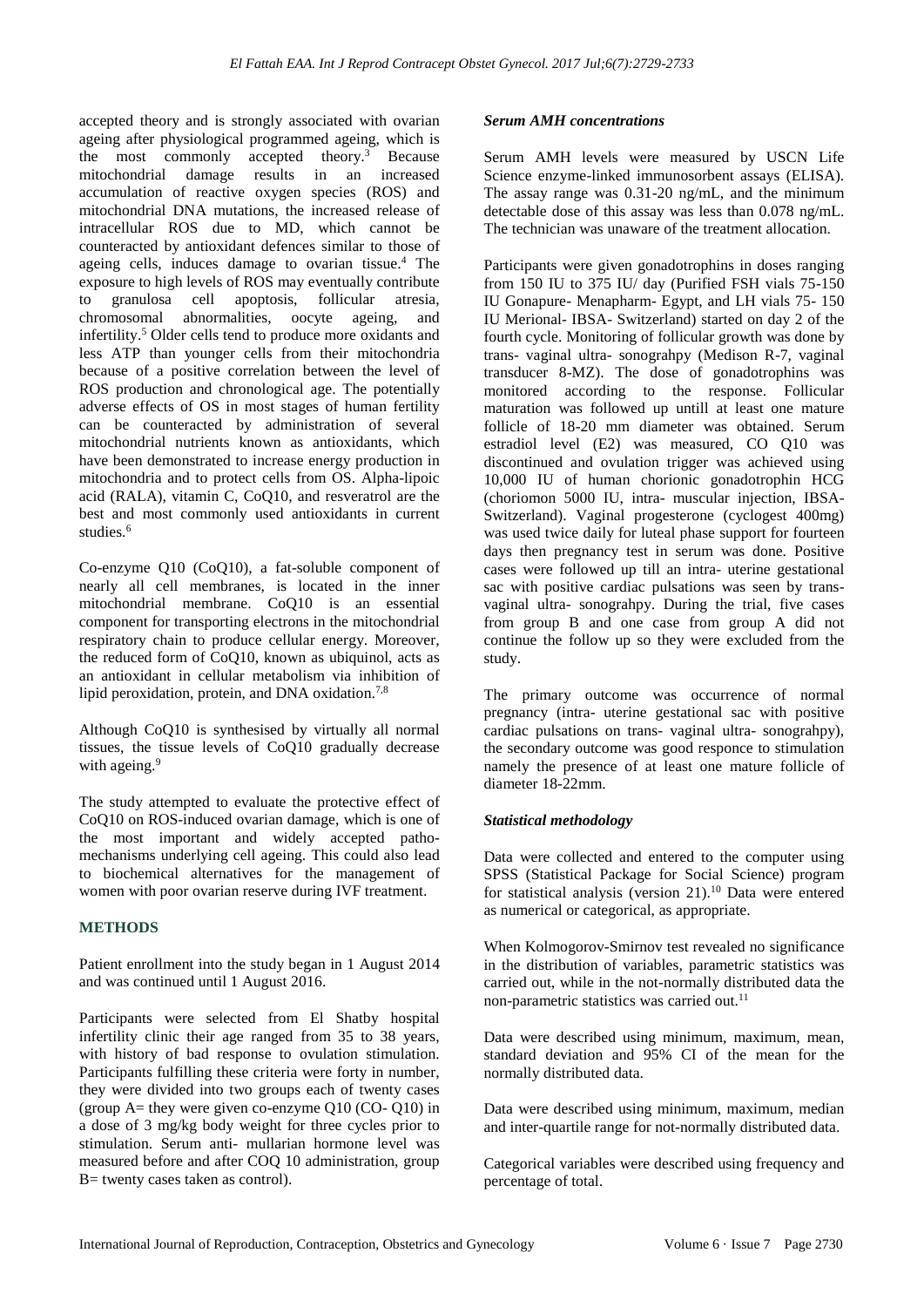Comparisons were carried out between two studied independent normally distributed subgroups using independent sample t test. When Levene's test for equality of variances is significant, Welch's t-test is used, which is an adaptation of Student's t-test, and is more reliable when the two samples have unequal variances and unequal sample sizes. $12,13$ 

Comparisons were carried out between two studied independent not-normally distributed subgroups using Mann-Whitney U test.<sup>14</sup>

Comparison between paired-variables in the same group was carried out using Wilcoxon Signed Ranks test.

Histograms with distribution curve, Box and Whiskers graph, bar chart and clustered bar chart were used accordingly. Chi-square test was used to test association between qualitative variables. Fisher's Exact test and Monte Carlo correction was carried out when indicated (expected cells less than 5).

An alpha level was set to 5% with a significance level of 95%, and a beta error accepted up to 20% with a power of study of 80%.

#### **RESULTS**

The two studied groups did not show any statistically significant difference as regards age (Table 1;  $p=0.286$ ) neither did they as regards AMH levels (Table 2; p=0.349 according to Levene's Test, and p=0.123 according to independent samples t- test) AMH levels ranged from 0.8 to 1.9 ng/ml in the two groups.

No change was noticed in AMH level measured pre-and post COQ10 administration, where p=0.160 which is statistically not significant (Table 2).

|                                   | <b>Placebo</b><br>group<br>$(n=15)$ | CoQ10<br>group<br>$(n=19)$ | <b>All cases</b><br>$(n=34)$ |
|-----------------------------------|-------------------------------------|----------------------------|------------------------------|
| Minimum                           | 35                                  | 35                         | 35                           |
| Maximum                           | 40                                  | 40                         | 40                           |
| Mean                              | 37.00                               | 36.42                      | 36.68                        |
| Std.<br>deviation                 | 1.603                               | 1.426                      | 1.512                        |
| Median                            | 37.00                               | 36.00                      | 36.00                        |
| Inter-<br>quartile<br>range       | $36.00-$<br>38.00                   | $35.00 -$<br>38.00         | $35.00-$<br>38.00            |
| KS test of<br>normality           | $D=0.200$<br>$p=0.108$ NS           | $D=0.248$<br>$p=0.003*$    | $D=0.232$<br>$p=0.000*$      |
| Mann-<br>Whitney U<br><b>Test</b> | $Z=1.105$<br>$p=0.286$ NS           |                            |                              |

## **Table 1: Age (years).**

KS= Kolmogorov-Smirnov; \*= statistically significant ( $p<0.05$ ); NS: statistically not significant ( $p>0.05$ )

#### **Table 2: AMH (ng/ml).**

|                                 | <b>Placebo</b><br>group<br>$(n=15)$ | <b>Co Q10</b><br>group<br>$(n=19)$ | <b>All cases</b><br>$(n=34)$ |
|---------------------------------|-------------------------------------|------------------------------------|------------------------------|
| <b>Basal line AMH level</b>     |                                     |                                    |                              |
| Minimum                         | 0.80                                | 0.90                               | 0.80                         |
| Maximum                         | 1.60                                | 1.90                               | 1.90                         |
| Mean                            | 1.24                                | 1.38                               | 1.32                         |
| Std. deviation                  | 0.219                               | 0.293                              | 0.269                        |
| Median                          | 1.20                                | 1.40                               | 1.30                         |
| Inter-quartile                  | $1.10-$                             | $1.20 -$                           | $1.20 -$                     |
| range                           | 1.40                                | 1.60                               | 1.45                         |
| KS test of                      | $D=0.161$                           | $D=0.163$                          | $D=0.149$                    |
| normality                       | $p=0.200$                           | $p=0.200$                          | $p=0.054$                    |
|                                 | <b>NS</b>                           | <b>NS</b>                          | <b>NS</b>                    |
| Levene's test for               | $F=0.903$                           |                                    |                              |
| equality of                     | $p=0.349$ NS                        |                                    |                              |
| variances                       |                                     |                                    |                              |
| Independent                     | $t_{(df=32)} = 1.585$               |                                    |                              |
| samples t test                  | p=0.123 NS                          |                                    |                              |
| Post CO Q10 AMH level           |                                     |                                    |                              |
| Minimum                         | 0.90                                |                                    |                              |
| Maximum                         | 1.90                                |                                    |                              |
| Mean                            | 1.4105                              |                                    |                              |
| <b>Std. Deviation</b>           | 0.28847                             |                                    |                              |
| Median                          | 1.4000                              |                                    |                              |
| Inter-quartile<br>$1.30 - 1.60$ |                                     |                                    |                              |
| range                           |                                     |                                    |                              |
| KS test of                      | $D=0.199$                           |                                    |                              |
| normality                       | $p=0.047*$                          |                                    |                              |
| Wilcoxon signed                 | $Z = 1.406$                         |                                    |                              |
| <b>Ranks Test</b>               | $p=0.160$ NS                        |                                    |                              |

KS= Kolmogorov-Smirnov;  $*$ = statistically significant (p<0.05); NS: statistically not significant (p>0.05)

#### **Table 3: Doses of gonadotrophins (IU).**

|                                   | <b>Placebo</b><br>group<br>$(n=15)$ | <b>Co Q10</b><br>group<br>$(n=19)$ | <b>All cases</b><br>$(n=34)$ |
|-----------------------------------|-------------------------------------|------------------------------------|------------------------------|
| Minimum                           | 150.00                              | 150.00                             | 150.00                       |
| Maximum                           | 375.00                              | 375.00                             | 375.00                       |
| Mean                              | 240.00                              | 248.68                             | 244.85                       |
| Std. deviation                    | 76.063                              | 75.218                             | 74.564                       |
| Median                            | 225.00                              | 225.00                             | 225.00                       |
| Inter-quartile                    | 150.00-                             | $150.00-$                          | 150.00-                      |
| range                             | 300.00                              | 300.00                             | 300.00                       |
| KS test of                        | $D=0.252$                           | $D=0.226$                          | $D=0.241$                    |
| normality                         | $p=0.011*$                          | $p=0.012*$                         | $p=0.000*$                   |
| Mann-<br>Whitney U<br><b>Test</b> | $Z=0.310$<br>$p=0.784$ NS           |                                    |                              |

KS=Kolmogorov-Smirnov; \*=statistically significant (p<0.05); NS: statistically not significant (p>0.05)

Doses of gonadotrophins used ranged from 150 IU TO 375 IU which did not show any statistically significant difference between the two groups (Table 3; p=0.784).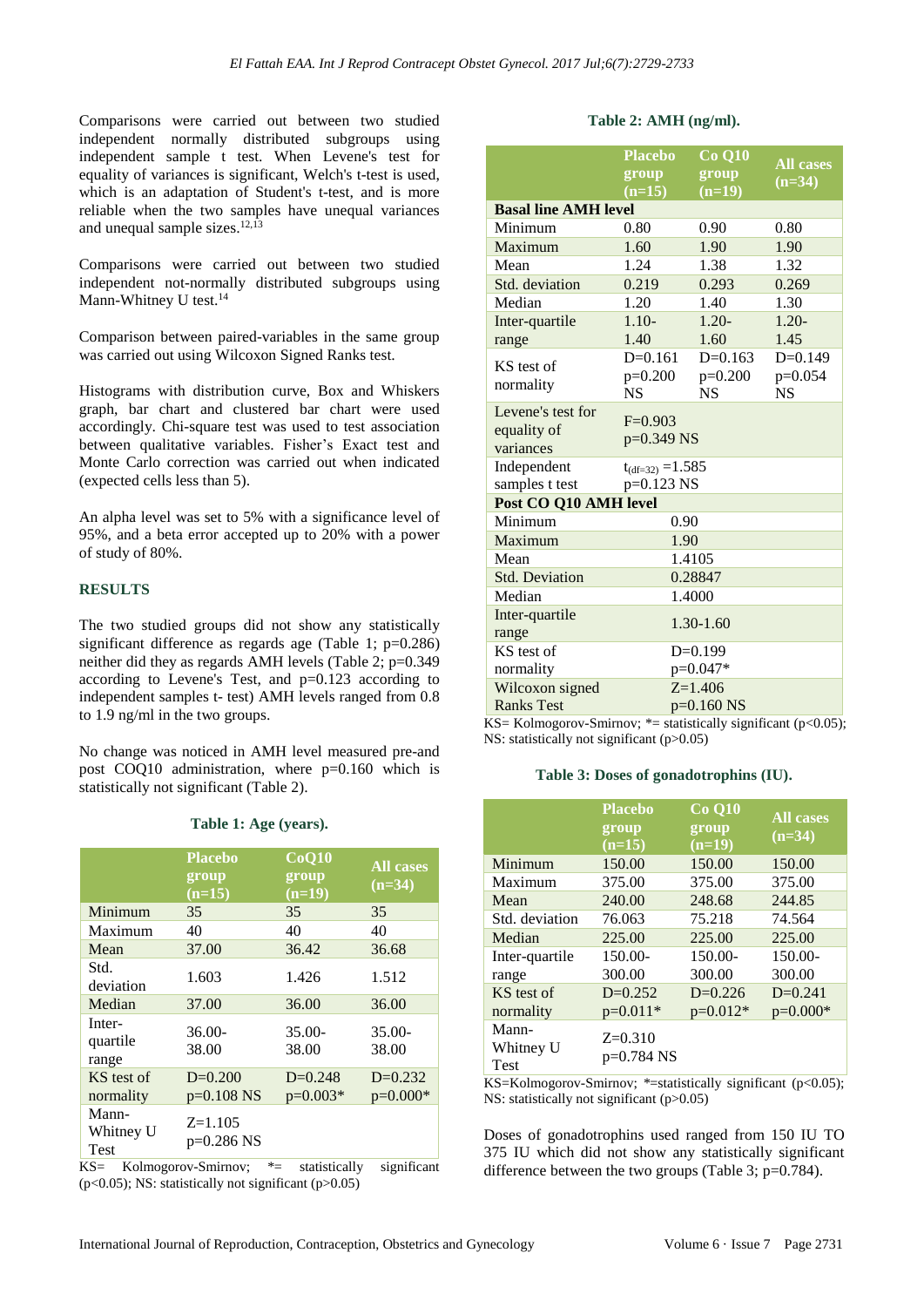Duration of stimulation ranged from 12 to 15 days which was also statistically not significant between the two groups (Table 4;  $p=0.302$ ).

#### **Table 4: Days of stimulation (days).**

|                               | <b>Placebo</b><br>group<br>$(n=15)$ | <b>Co Q10</b><br>group<br>$(n=19)$ | <b>All cases</b><br>$(n=34)$ |
|-------------------------------|-------------------------------------|------------------------------------|------------------------------|
| Minimum                       | 12.00                               | 11.00                              | 11.00                        |
| Maximum                       | 15.00                               | 15.00                              | 15.00                        |
| Mean                          | 13.00                               | 12.63                              | 12.79                        |
| Std. deviation                | 1.000                               | 1.012                              | 1.008                        |
| Median                        | 13.00                               | 12.00                              | 12.50                        |
| Inter-quartile                | $12.00 -$                           | $12.00 -$                          | 12.00-                       |
| range                         | 14.00                               | 13.00                              | 14.00                        |
| KS test of                    | $D=0.241$                           | $D=0.313$                          | $D=0.284$                    |
| normality                     | $p=0.019*$                          | $p=0.000*$                         | $p=0.000*$                   |
| Mann-Whitney<br><b>U</b> Test | $Z = 1.113$<br>p=0.302 NS           |                                    |                              |
|                               |                                     |                                    |                              |

KS= Kolmogorov-Smirnov;  $*$ =statistically significant (p<0.05); NS: statistically not significant (p>0.05)

Serum estradiol level (E2) measured prior to HCG trigger ranged from 939 to 1790 pmol/l which was statistically not significant between the two groups (Table 5; p=0.554NS).

#### **Table 5: E2 level (pmol/l).**

|                                               | <b>Placebo</b><br>group<br>$(n=15)$   | <b>Co O10</b><br>group<br>$(n=19)$  | <b>All cases</b><br>$(n=34)$        |
|-----------------------------------------------|---------------------------------------|-------------------------------------|-------------------------------------|
| Minimum                                       | 990.00                                | 939.00                              | 939.00                              |
| Maximum                                       | 1790.00                               | 1789.00                             | 1790.00                             |
| Mean                                          | 1339.33                               | 1330.10                             | 1334.17                             |
| <b>Std. Deviation</b>                         | 199.132                               | 175.364                             | 183.353                             |
| Median                                        | 1290.00                               | 1290.00                             | 1290.00                             |
| Inter-quartile                                | 1211.00-                              | 1230.00-                            | 1225.25-                            |
| range                                         | 1480.00                               | 1478.00                             | 1478.50                             |
| KS test of<br>normality                       | $D=0.131$<br>$p=0.200$ NS             | $D=0.128$<br>$p=0.200$<br><b>NS</b> | $D=0.125$<br>$p=0.200$<br><b>NS</b> |
| Levene's Test<br>for Equality of<br>Variances | $F=0.357$<br>p=0.554 NS               |                                     |                                     |
| Independent<br>Samples t Test                 | $t_{(df=32)} = 0.144$<br>$p=0.887$ NS |                                     |                                     |

KS=Kolmogorov-Smirnov; \*=statistically significant (p<0.05); NS: statistically not significant (p>0.05)

#### **Table 6: Pregnancy.**

|           | Group          |              |           |
|-----------|----------------|--------------|-----------|
|           | <b>Placebo</b> | CoO10        | All cases |
|           | $(n=15)$       | $(n=19)$     | $(n=34)$  |
| Pregnancy | 4(26.67%)      | $5(26.32\%)$ | 9(26.47%) |

The primary outcome (pregnancy) was achieved in only five cases in group A compared to four cases in group B

which was statistically not significant (Table 6; p FE)  $=1.000$ ).

#### **DISCUSSION**

Interest in coenzyme Q10 as a supplement to improve fertility was sparked when a report from Canada said fertility in mice was improved when the mice were given Co Q10. The mice that were given coenzyme Q 10 before they were given ovarian stimulation made more follicles and better eggs compared to mice that were not given Co Q10. According to the researchers, the Co Q10 seemed to cause the older mice to produce eggs that functioned more like eggs from younger mice.

This study suggests the possibility of a fertility benefit for women with low ovarian reserve. This study failed to find a benefit from using co- enzyme Q10 prior to ovulation stimulation. The study results matched with the results of a controlled randomised trial designed by Bentov et al. evaluating the effect of CoQ10 on post-meiotic oocyte aneuploidy rate in women undergoing IVF, in Sinai Hospital, Toronto, Canada, it was a double-blind placebo study that included IVF-ICSI patients 35-43 years of age.<sup>15</sup> The patients were treated with either 600 mg of CoQ10 or an equivalent number of placebo caps. Researchers compared the post-meiotic aneuploidy rate using polar body biopsy (PBBX) and comparative genomic hybridization (CGH). According to the power calculation, 27 patients were needed for each arm. But owing to safety concerns regarding the effects of polar body biopsy on embryo quality and implantation, the study was terminated before reaching the target number of participants.

A total of 39 patients were evaluated and randomized (17 CoQ10, 22 placebo), 27 were given the study medication (12 CoQ10, 15 placebo), and 24 completed an IVF-ICSI cycle including PBBX and embryo transfer (10 CoQ10, 14 placebo). Average age, base line follicle stimulating hormone (FSH), peak estradiol and progesterone serum level, as well as the total number of human menopausal gonadotropin (hMG) units did not differ between the groups. The rate of aneuploidy was 46.5% in the CoQ10 group compared to 62.8% in the control. Clinical pregnancy rate was 33% for the CoQ10 group and 26.7% for the control group. They concluded that there were no significant differences in outcome between the CoQ10 and placebo groups. However, the final study was underpowered to detect a difference in the rate of aneuploidy.

On the other hand, a prospective controlled randomised trial by El Refaeey et al. investigating the combination of oral CoQ10 and clomiphene citrate to improve ovulation induction response in women with clomiphene-resistant polycystic ovary syndrome proved that this combination is an effective and safe option for improving ovulation and clinical pregnancy rates.<sup>16</sup>